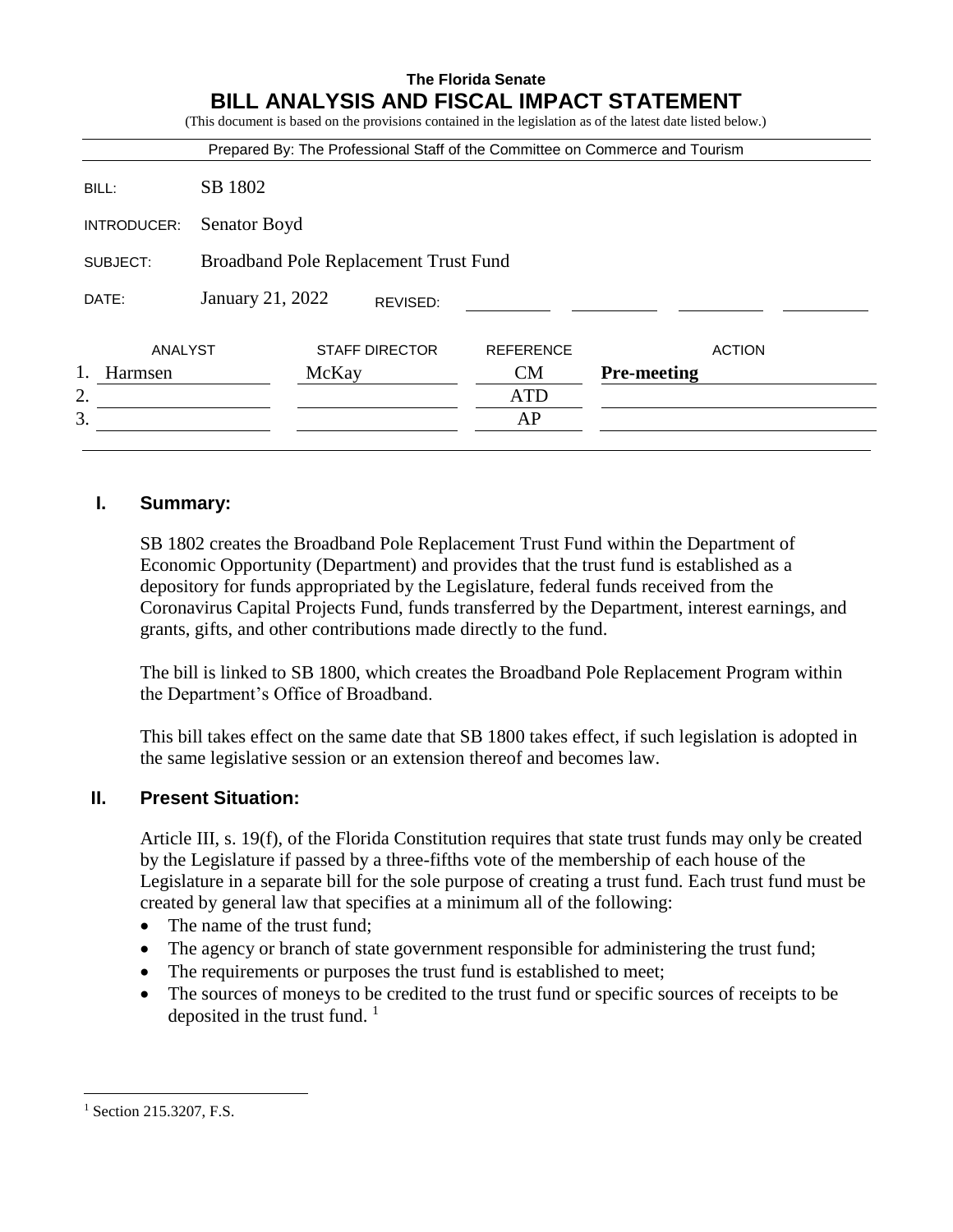State trust funds terminate no more than four years after the effective date of the act authorizing the initial creation of the trust fund.<sup>2</sup> The Legislature is required to review all state trust funds at least once every four years.<sup>3</sup> If the Legislature does not re-create a trust fund, it will be abolished four years after its initial creation pursuant to the Florida Constitution.<sup>4</sup>

## **III. Effect of Proposed Changes:**

**Section 1** creates the Broadband Pole Replacement Trust Fund within the Department of Economic Opportunity (Department) for the deposit of funds appropriated by the Legislature; federal funds received from the Coronavirus Capital Projects Fund for the Broadband Pole Replacement Program; funds transferred by the Department; interest earnings; and grants, gifts, and other contributions made directly to the fund.

The bill provides that funds from the trust fund will be used to provide reimbursements to qualified applicants from the Broadband Pole Replacement Program, created by linked bill, SB 1800, and for use by the Office of Broadband to administer the Program.

The bill further provides that any balance that is in the trust fund at the end of any fiscal year shall be carried forward in the trust fund for the purposes of continued administration of the Broadband Pole Replacement Program.

Pursuant to the requirements of the Florida Constitution, the trust fund will terminate 4 years after its effective date, but must first be reviewed a provided in s. 215.3206(1) and (2), F.S.

**Section 2** directs the Division of Law Revision to replace the phrase "4 years after the effective date of this act" with the date that the trust fund will terminate.

**Section 3** states that the act takes effect on the same date that SB 1800, relating to the Broadband Pole Replacement Program, takes effect if such legislation is adopted in the same legislative session or an extension thereof and becomes law.

# **IV. Constitutional Issues:**

A. Municipality/County Mandates Restrictions:

None.

B. Public Records/Open Meetings Issues:

None.

C. Trust Funds Restrictions:

Article III, s. 19(f), of the Florida Constitution requires that every trust fund be created by a three-fifths vote of the membership of each house of the Legislature in a separate bill

 $\overline{a}$ 

<sup>2</sup> FLA. CONST. art III, s. 19.

<sup>3</sup> Section 215.3208, F.S.

<sup>4</sup> FLA. CONST. art III, s. 19.